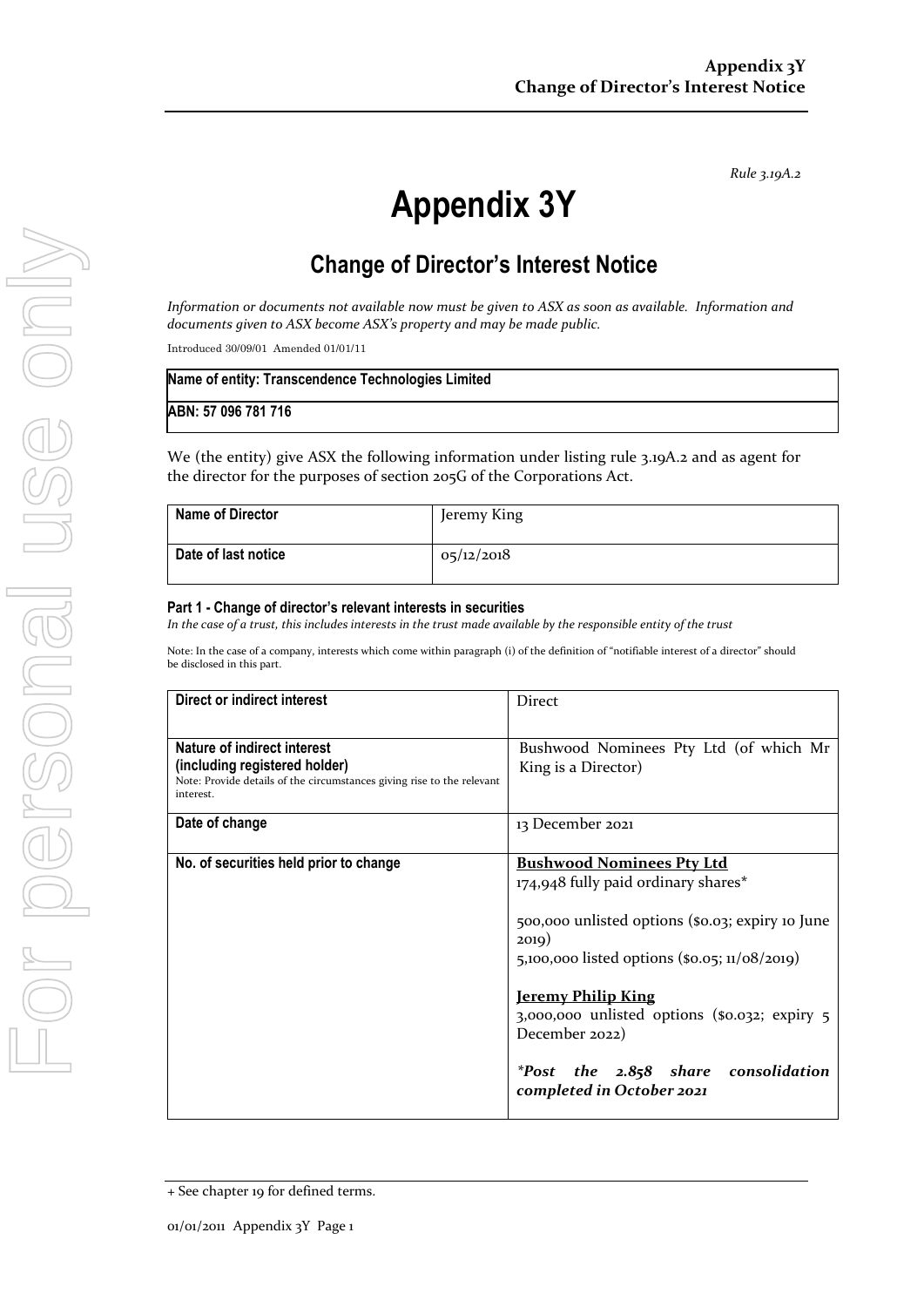| <b>Class</b>                                                           |                                                                         |
|------------------------------------------------------------------------|-------------------------------------------------------------------------|
|                                                                        | Fully Paid Ordinary Shares<br>1.                                        |
|                                                                        | Unlisted Options (exercisable<br><i>at</i><br>2.                        |
|                                                                        | \$0.03; expiry 13 December 2025)                                        |
|                                                                        |                                                                         |
|                                                                        |                                                                         |
| Number acquired                                                        | 2,500,000<br>1.                                                         |
|                                                                        | 4,000,000<br>2.                                                         |
|                                                                        |                                                                         |
|                                                                        |                                                                         |
|                                                                        |                                                                         |
| <b>Number disposed</b>                                                 | 500,000 unlisted options (\$0.03; expiry 10 June                        |
|                                                                        | 2019) (expired)                                                         |
|                                                                        | 5,100,000 listed options (\$0.05; 11/08/2019)                           |
|                                                                        | (expired)                                                               |
|                                                                        |                                                                         |
|                                                                        |                                                                         |
| <b>Value/Consideration</b>                                             | \$0.02 per share<br>1.                                                  |
| Note: If consideration is non-cash, provide details and estimated      | Nil<br>2.                                                               |
| valuation                                                              |                                                                         |
|                                                                        |                                                                         |
| No. of securities held after change                                    | <b>Bushwood Nominees Pty Ltd</b>                                        |
|                                                                        | 2,674,948 fully paid ordinary shares                                    |
|                                                                        |                                                                         |
|                                                                        |                                                                         |
|                                                                        | <b>Jeremy Philip King</b>                                               |
|                                                                        | 3,000,000 unlisted options (\$0.032; expiry 5                           |
|                                                                        | December 2022)                                                          |
|                                                                        |                                                                         |
|                                                                        |                                                                         |
|                                                                        | 4,000,000 Unlisted Options (exercisable at                              |
|                                                                        | \$0.03; expiry 13 December 2025)                                        |
|                                                                        |                                                                         |
|                                                                        |                                                                         |
|                                                                        |                                                                         |
| Nature of change                                                       | Take up of shares under Public Offer<br>1.                              |
| Example: on-market trade, off-market trade, exercise of options,       | pursuant to the Prospectus lodged                                       |
| issue of securities under dividend reinvestment plan, participation in | with ASX on 21 September 2021.                                          |
| buy-back                                                               | 2.                                                                      |
|                                                                        | Issue of Director Options as approved<br>at the General Meeting held 12 |

### **Part 2 – Change of director's interests in contracts**

Note: In the case of a company, interests which come within paragraph (ii) of the definition of "notifiable interest of a director" should be disclosed in this part.

| Detail of contract                                  |  |
|-----------------------------------------------------|--|
| Nature of interest                                  |  |
| Name of registered holder<br>(if issued securities) |  |

<sup>+</sup> See chapter 19 for defined terms.